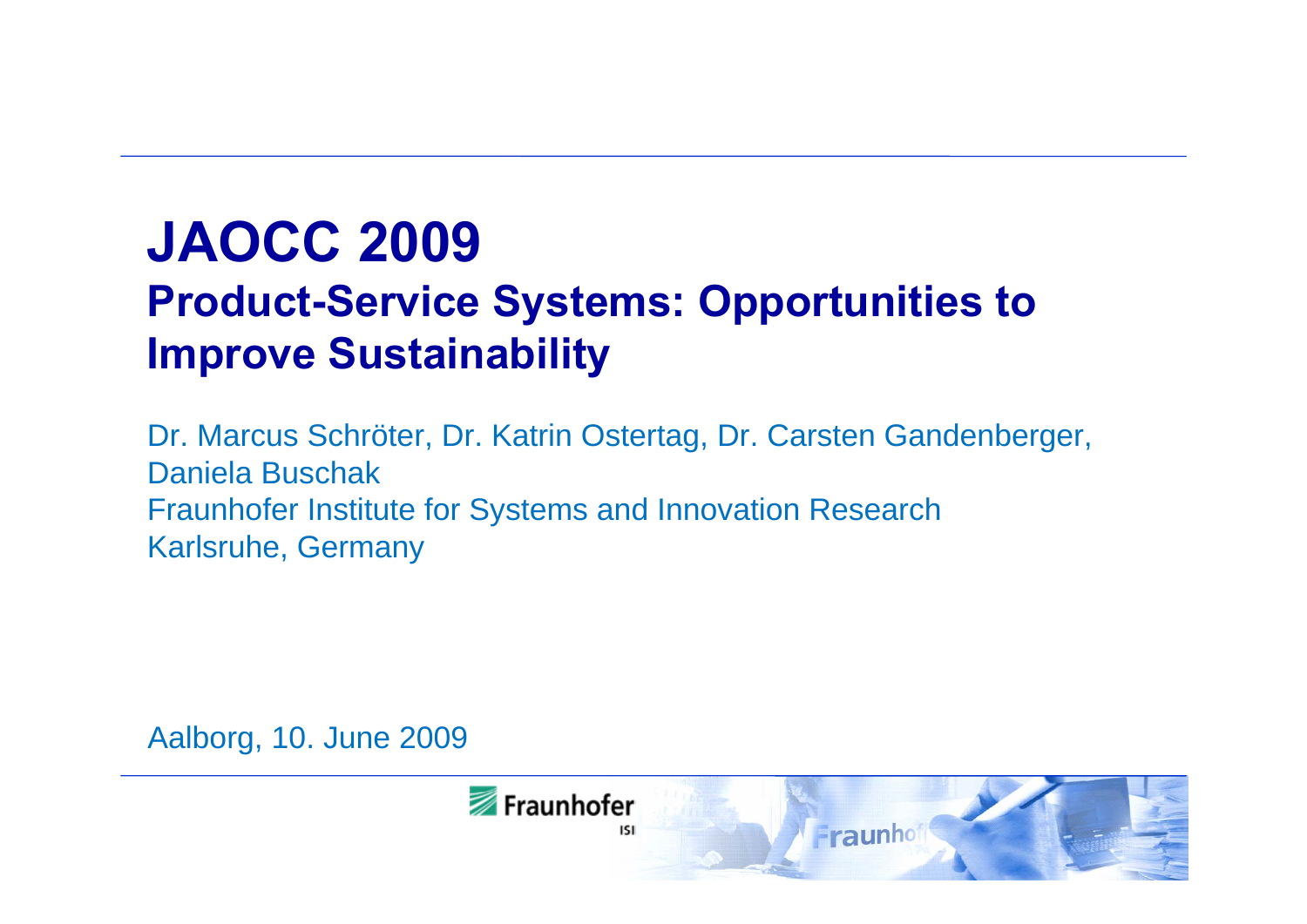### **Climate Change and limited natural Resources pose new Challenges to Industry**



#### **Product-Service System1,2 ─a viable solution?**

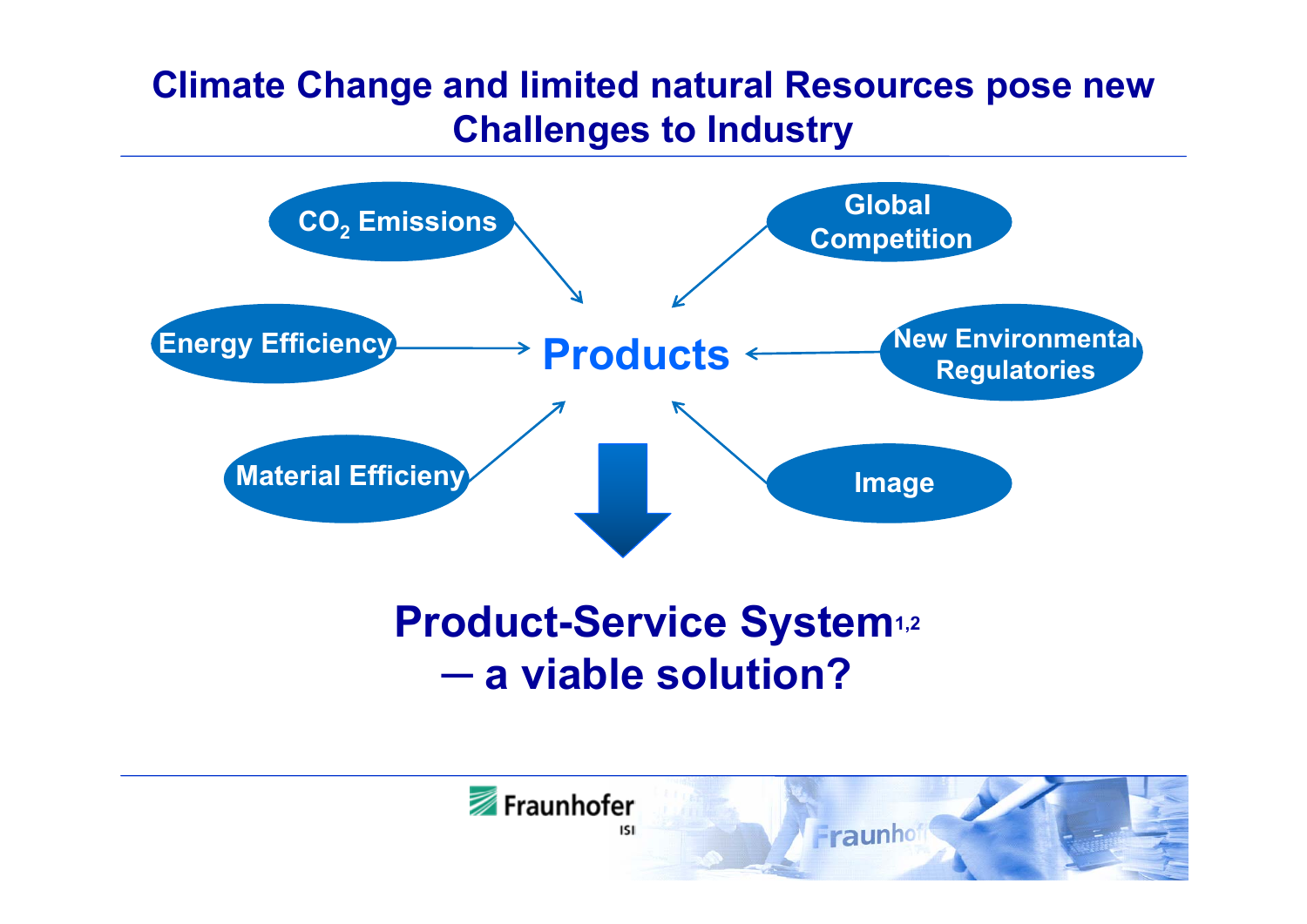### **Product-Service Systems: Opportunities to Improve Sustainability**

Product-Service Systems:

"Original" definiton: A tangible product and intangible service combined in a system to deliver required user functionality in a way that reduces the impact on the environment.<sup>3,4,5</sup>

### Research Questions

Do Product-Service Systems have a positive or negative effect on sustainability?

What barriers or drivers exist for the implementation of sustainable Product-Service Systems ?

How does regulation foster possible contributions of Product-Service Systems to sustainability ?

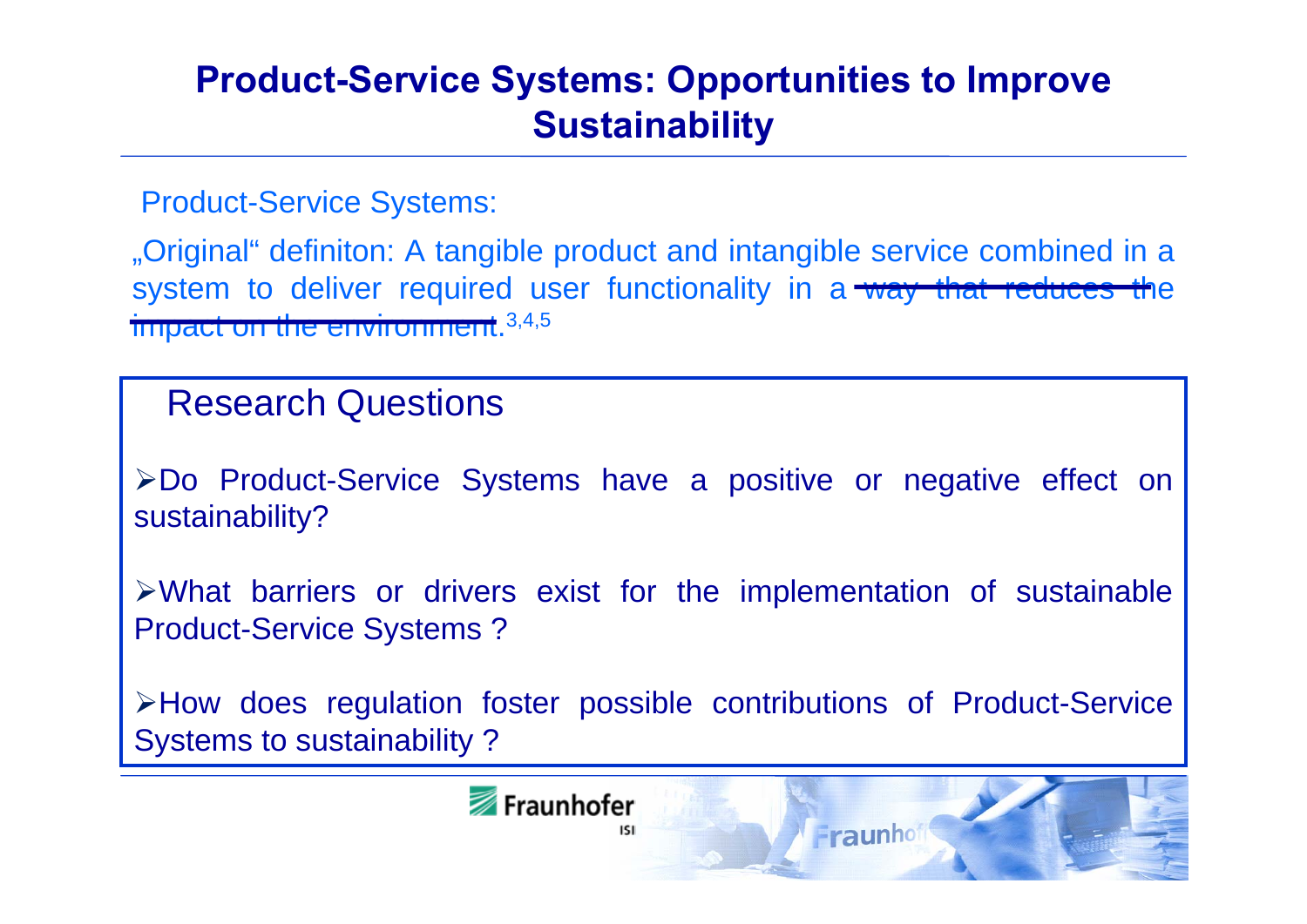### **Working Packages: Triangulation Approach[6]**

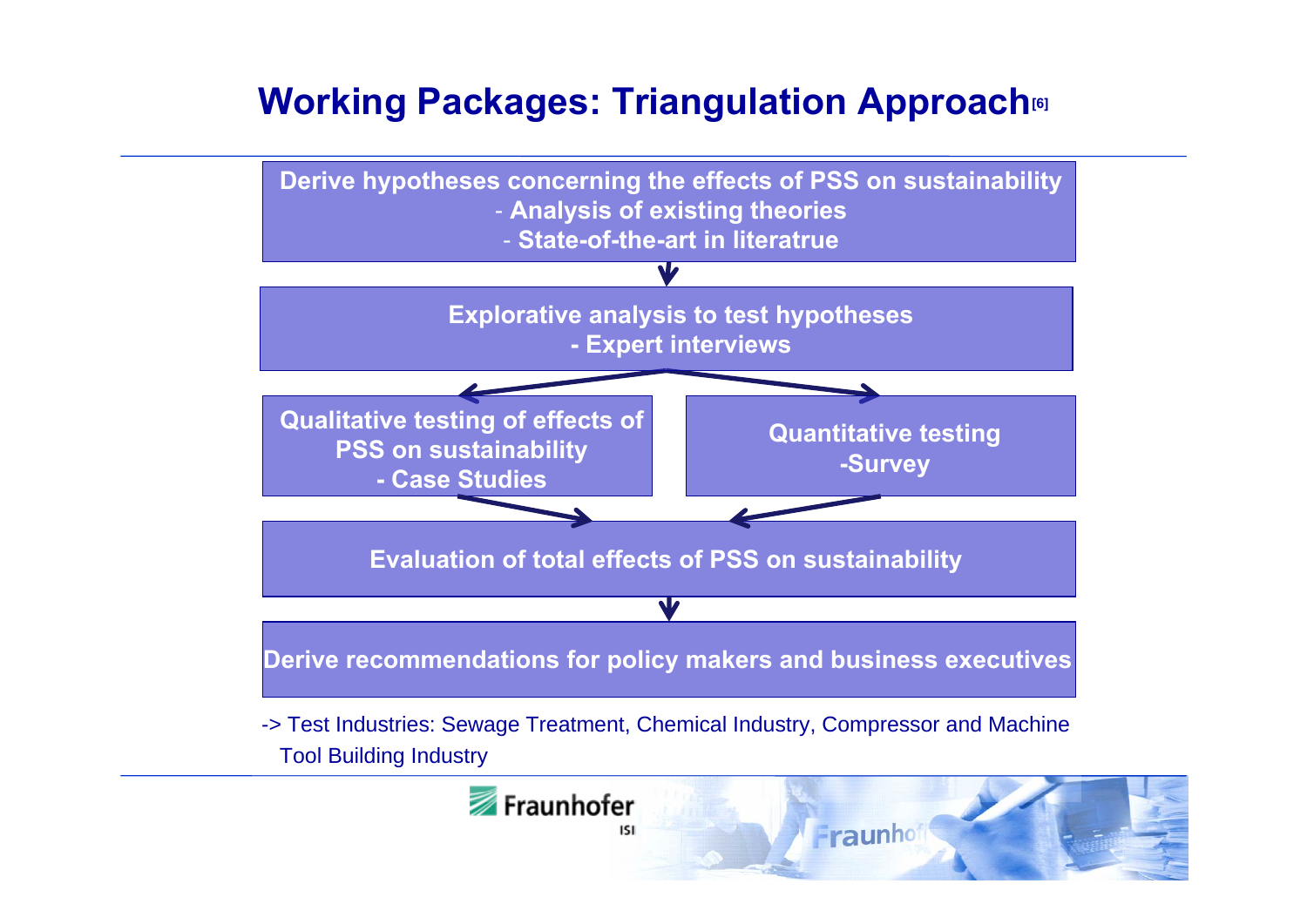![](_page_4_Figure_1.jpeg)

### Analysis of Existing Theory

Resourced Based View-> The special resources and competencies of a company are the basis for the creation of a competitive advantage -> Through PSS provider and client can focus on their core competencies. (Burr 2008) [10]

Transaction Cost Theory-> Transaction Costs vary depending on the type of organisation/governance structure -> PSS mitigates and invokes transaction hazards. (Toffel 2008)[8]

Property Rights Theory-> Resources should be kept by the actor which maximise their value. ->Through PSS incentives for the owner are generated to lower information asymmetries and opportunistic behaviour. (Hockerts 2002)[9]

![](_page_4_Picture_6.jpeg)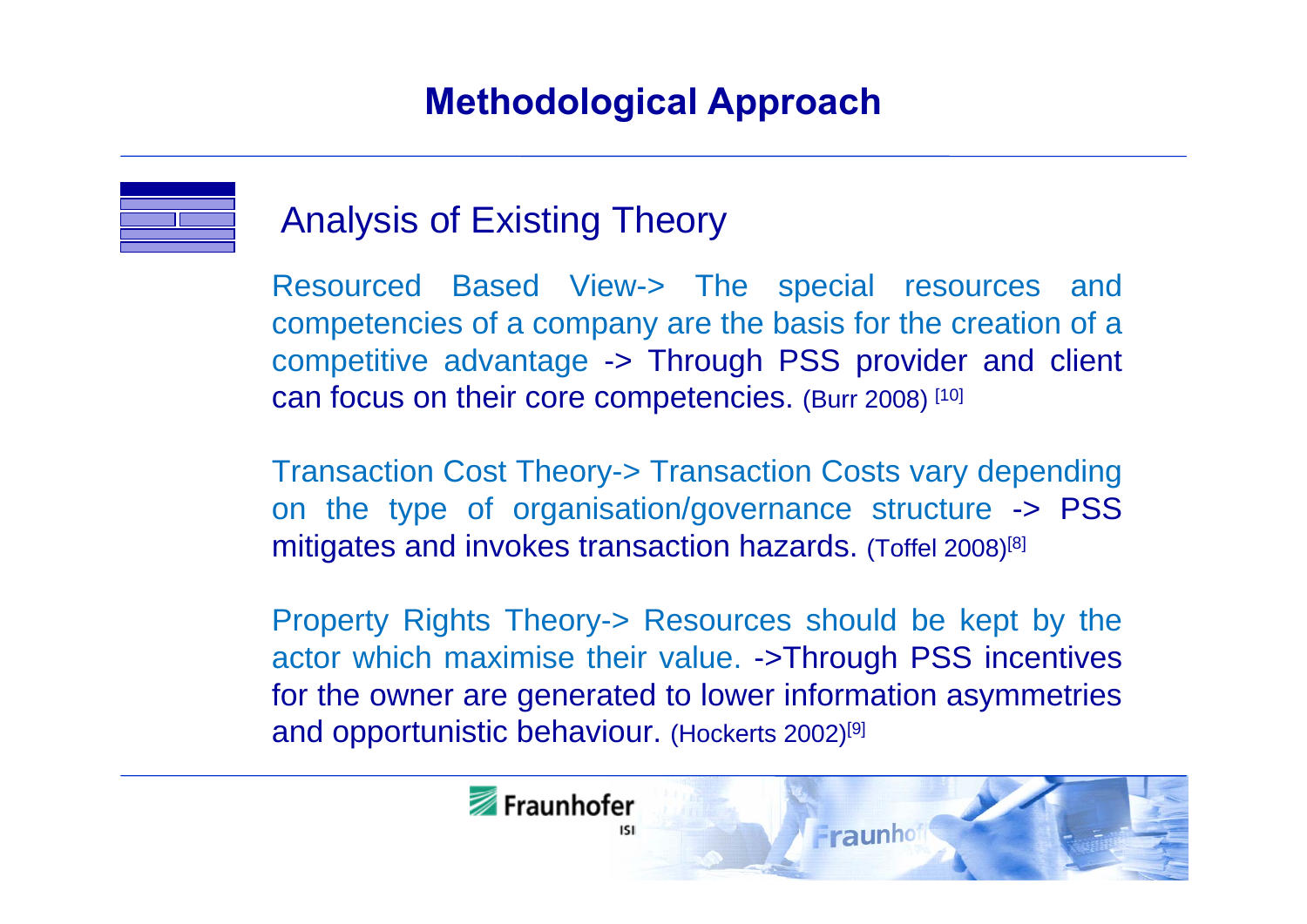![](_page_5_Figure_1.jpeg)

### Deriving Hypotheses from Theoretical Findings

H1: Product-Service Systems create value for the provider and customer, as both parties could concentrate on their core competencies. ->Resourced-based View

H5: Product-Service Systems offer incentives for the provider to expand the lifetime of his/her products and reduce the consumption of natural resources. -> Property-Rights Theory

H12: Product-Service Systems have positive effects on the number of employees at the providing company and opposite effects at the customer company. ->Intrinsic Service characteristics

![](_page_5_Picture_6.jpeg)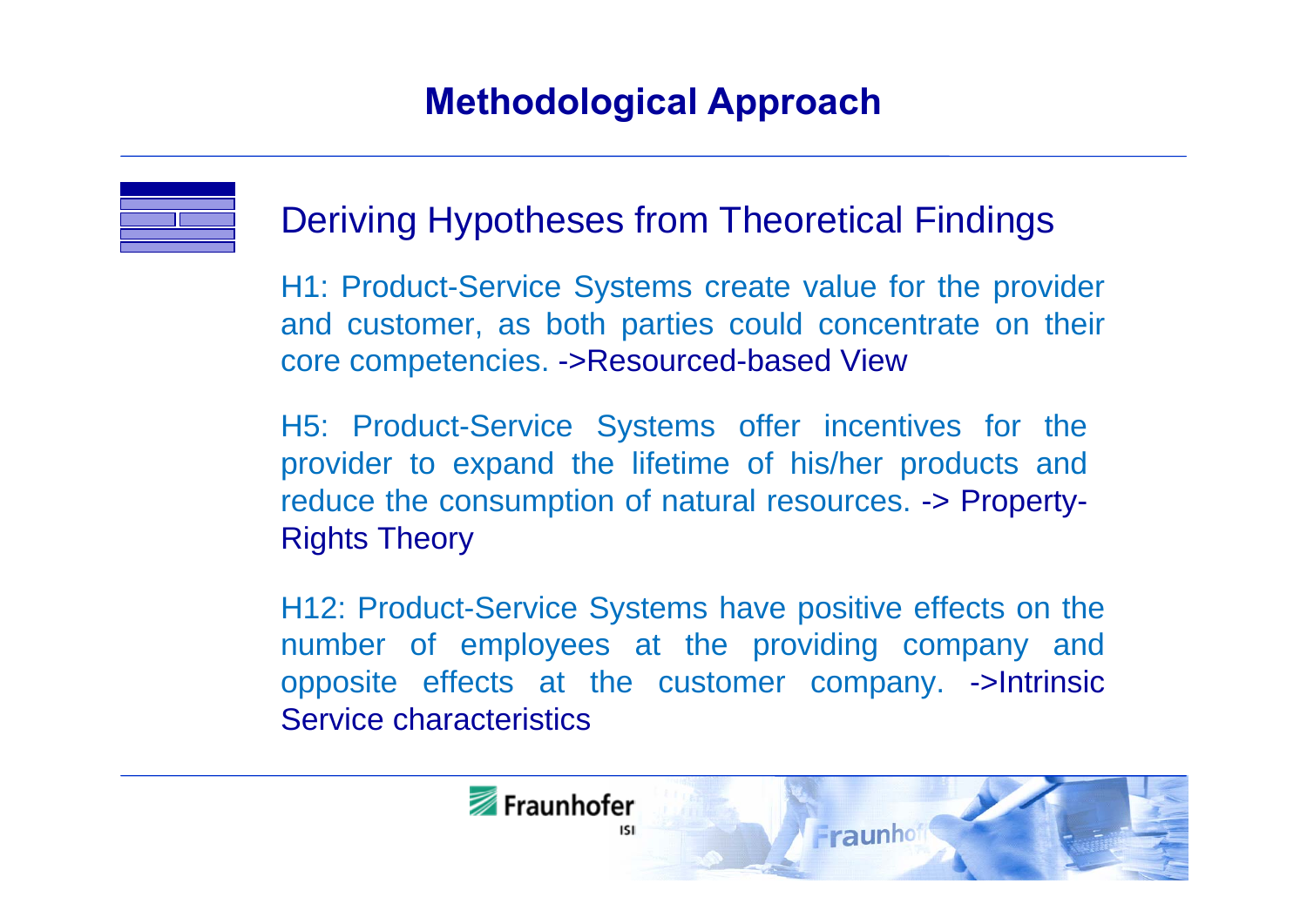#### **Characteristics**

**Execute Factors** determining an efficient generation of compressed air:

- Tailored size of the system
- Tailored construction of themachine.
- Intelligent controlling unit

 Volume of energy usage depends on efficieny of used compressor and the interplay and efficiency of the system components

![](_page_6_Figure_7.jpeg)

Fraunhofer Fraunho isi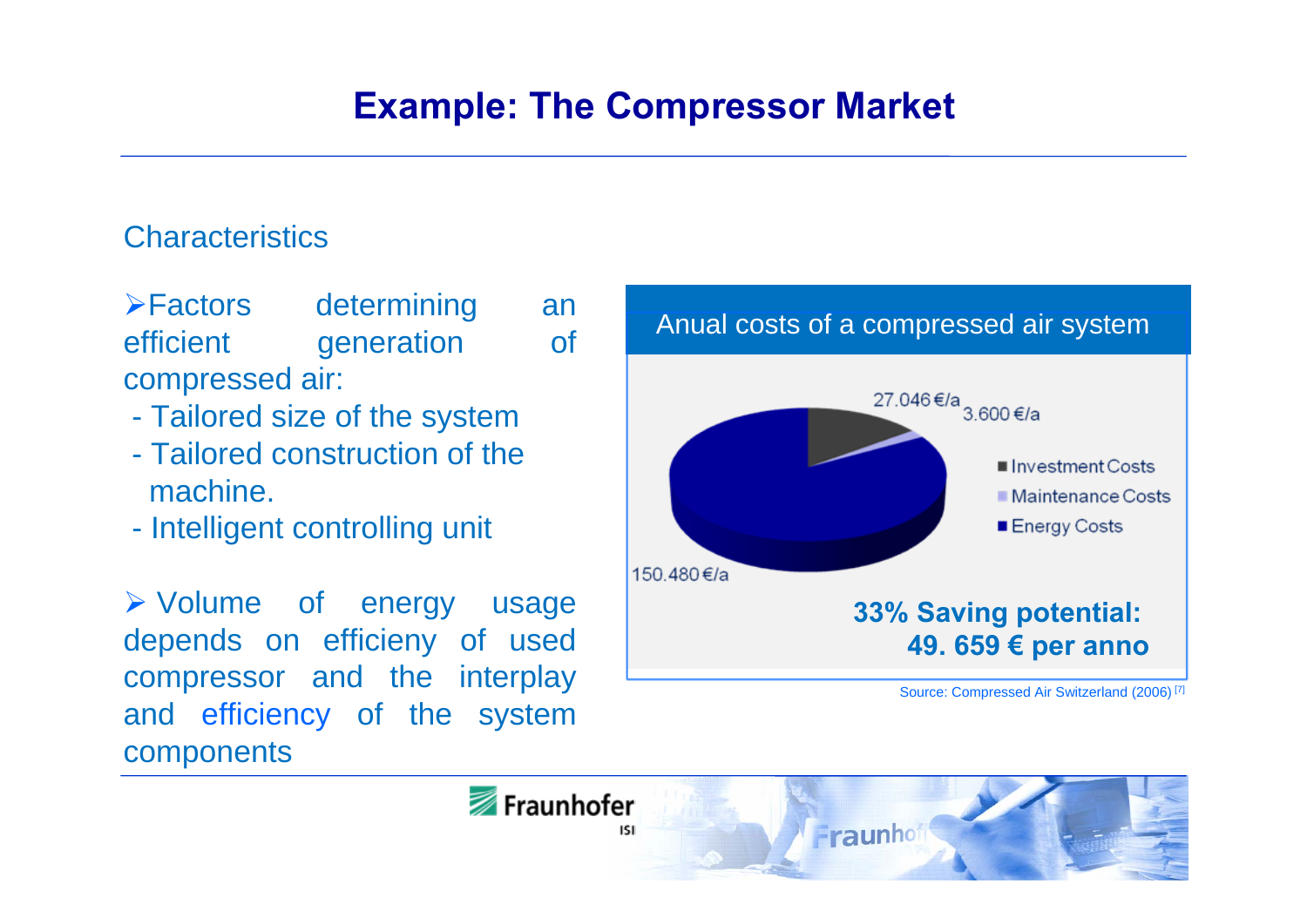### **Example: The Compressor Market**

#### PSS **without** energy savings as prime goal

| <b>Characteristic features</b>  |                        | <b>Options</b>                           |                      |                            |                         |                                       |                 |                      |  |
|---------------------------------|------------------------|------------------------------------------|----------------------|----------------------------|-------------------------|---------------------------------------|-----------------|----------------------|--|
| Operating personnel             |                        | Equipment<br>producer                    |                      | Operating<br>Joint Venture |                         | Third party                           |                 | Customer             |  |
| Maintenance personnel           |                        | Equipment<br>producer                    |                      | Operating<br>Joint Venture |                         | Third party                           |                 | Customer             |  |
| Location                        |                        | Equipment<br>producer                    |                      | Third party                |                         | "Fence to Fence"<br>to the customer   |                 | Customer             |  |
| Payment modus                   |                        | Pay pel<br>Unit                          | Parter Use<br>(Rent) |                            | Pay for<br>availability | <b>Fixed rate</b>                     |                 | Pay for<br>equipment |  |
| Ownership                       | During phase<br>of use | Equipment                                | Equipment            |                            | Equipment               | Equipment<br>Producer                 | Leasing<br>bank | Customer             |  |
|                                 | Afterphase<br>of use   | producer                                 | producer             |                            | producer                | Equip.<br>Leasing<br>Producer<br>bank | Customer        |                      |  |
| Single/multi customer operation |                        | In parallel operation for multi customer |                      |                            |                         | Operation for a single customer       |                 |                      |  |

Fraunhof

![](_page_7_Picture_3.jpeg)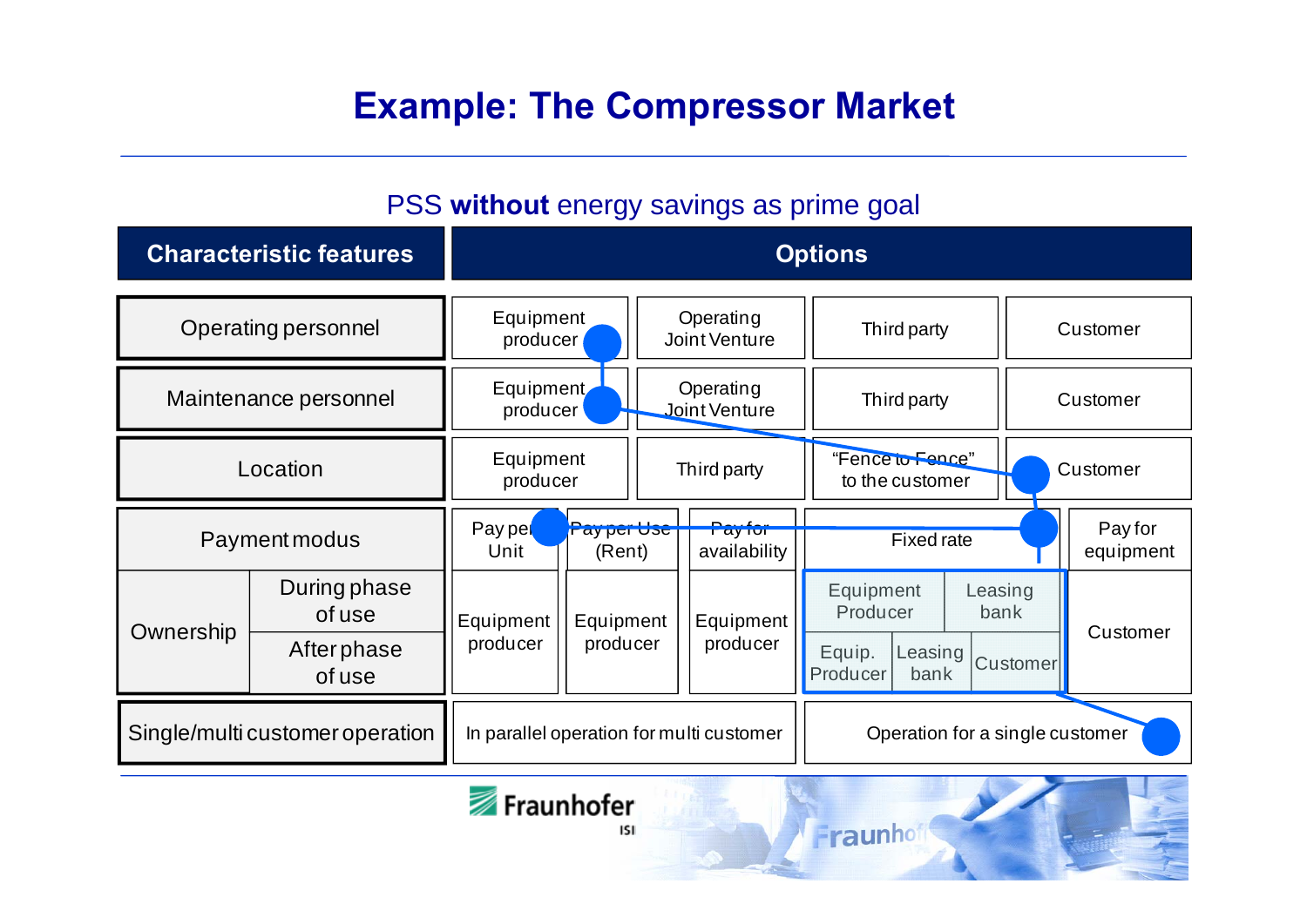### **Example: The Compressor Market**

#### PSS **with** energy savings as prime goal

| <b>Characteristic features</b>  |                        | <b>Options</b>                           |                       |                            |                         |                                          |          |                      |  |
|---------------------------------|------------------------|------------------------------------------|-----------------------|----------------------------|-------------------------|------------------------------------------|----------|----------------------|--|
| Operating personnel             |                        | Equipment<br>producer                    |                       | Operating<br>Joint Venture |                         | Third party                              | Customer |                      |  |
| Maintenance personnel           |                        | Equipment<br>producer                    |                       | Operating<br>Joint Venture |                         | Third party                              |          | Customer             |  |
| Location                        |                        | Equipment<br>producer                    |                       | Third party                |                         | "Fence to Fence"<br>to the customer      |          | Customer             |  |
| Payment modus                   |                        | Pay per<br>Unit                          | Pay per Use<br>(Rent) |                            | Pay for<br>availability | <b>Fixed rate</b>                        |          | Pay for<br>equipment |  |
| Ownership                       | During phase<br>of use | Equipment                                | Equipment             |                            | Equipment               | Equipment<br>Leasing<br>Producer<br>bank |          | Customer             |  |
|                                 | Afterphase<br>of use   | producer                                 | producer              |                            | producer                | Equip.<br>Leasing<br>Producer<br>bank    | Customer |                      |  |
| Single/multi customer operation |                        | In parallel operation for multi customer |                       |                            |                         | Operation for a single customer          |          |                      |  |

Fraunhof

![](_page_8_Picture_3.jpeg)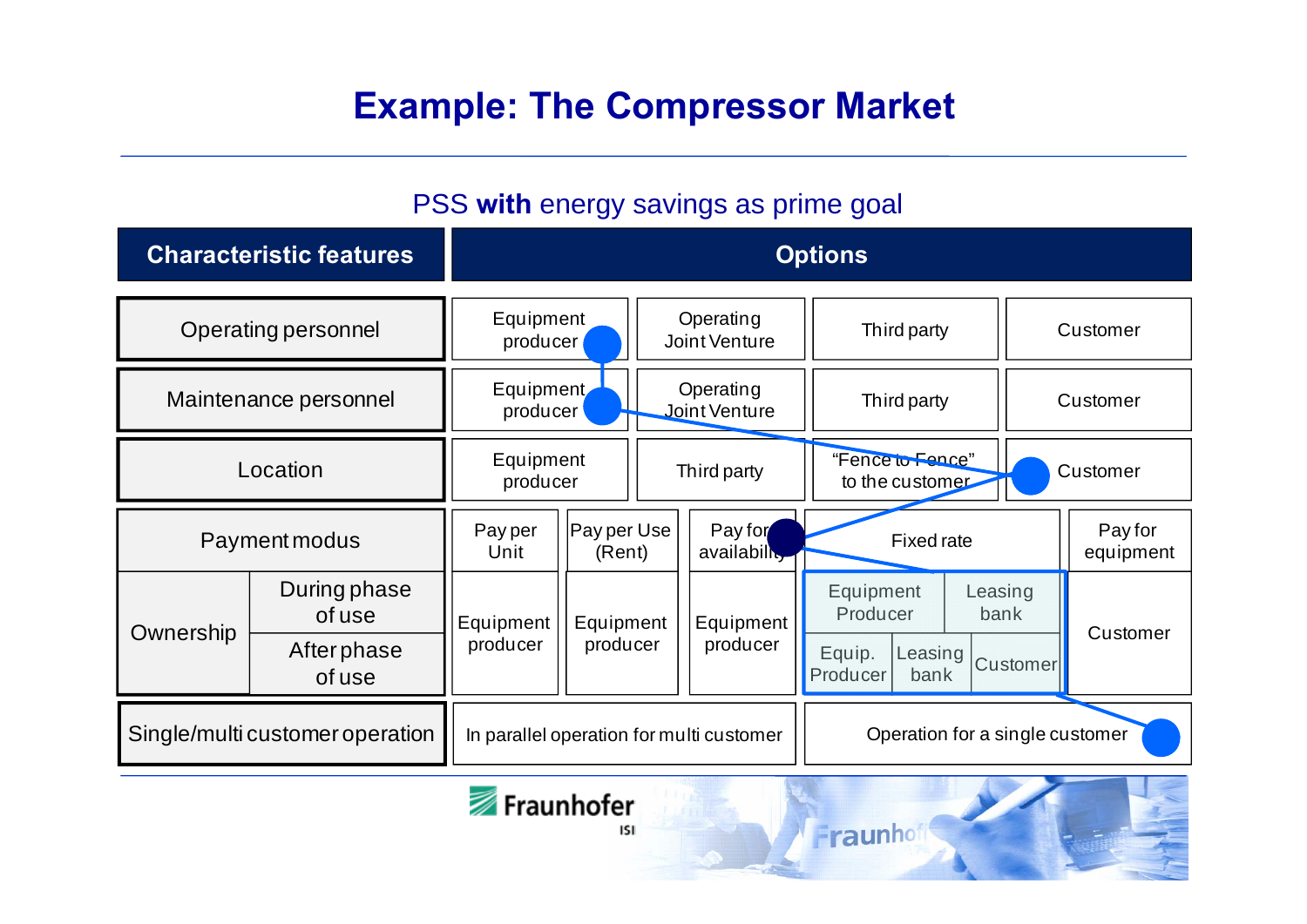### **Preliminary Results of the Compressor market**

H1: Product-Service Systems create value for the provider a as both parties could concentrate on their core competencies customer YES. Only a few producers of components is active in the PSS model, mostly big energy supplying companies are in this market that are outsourcing the production. 2 Expert Interviews & 2 Case Studies

H5: Product-Service Systems offer incentives for the provider to expand the lifetime of his/her products and reduce the consumption of natural resources->PSS without energy savings as prime goal: NO, but through the payment per  $m<sup>3</sup>$  the customer gets an incentive to reduce consumption. PSS with energy savings as prime goal: YES

H12: Product-Service Systems have positive effects on the number of employees at the providing company and opposite effects at the customer company-> Compressed air systems hardly need personnel, but e.g. for block heat station personnel for analyzing monitoring data is needed. YES

![](_page_9_Picture_4.jpeg)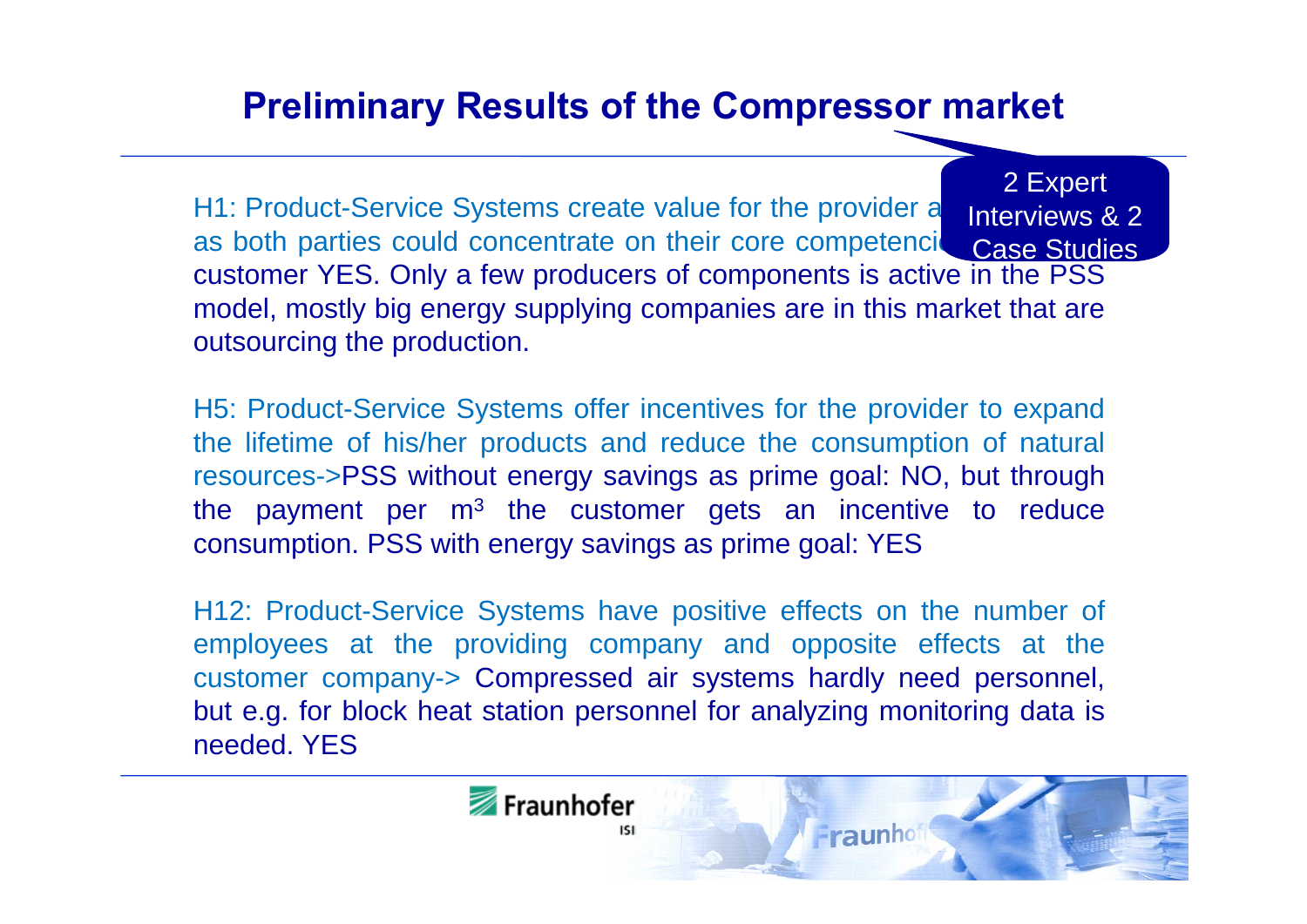### **Preliminary Results of the Compressor market**

Do Product-Service Systems have a positive or negative effect on sustainability? -> PSS without: minor ->PSS with: yes

What barriers or drivers exist for the implementation of sustainable Product-Service Systems ?

> -> PSS with: Contract, Measurement, Monitoring, Reputation, Interest of the Customer

How does regulation foster possible contributions of Product-Service Systems to sustainability ?

> ->"negative" influence of International Accounting Rules & Emission Trading Principles(?!)

![](_page_10_Picture_6.jpeg)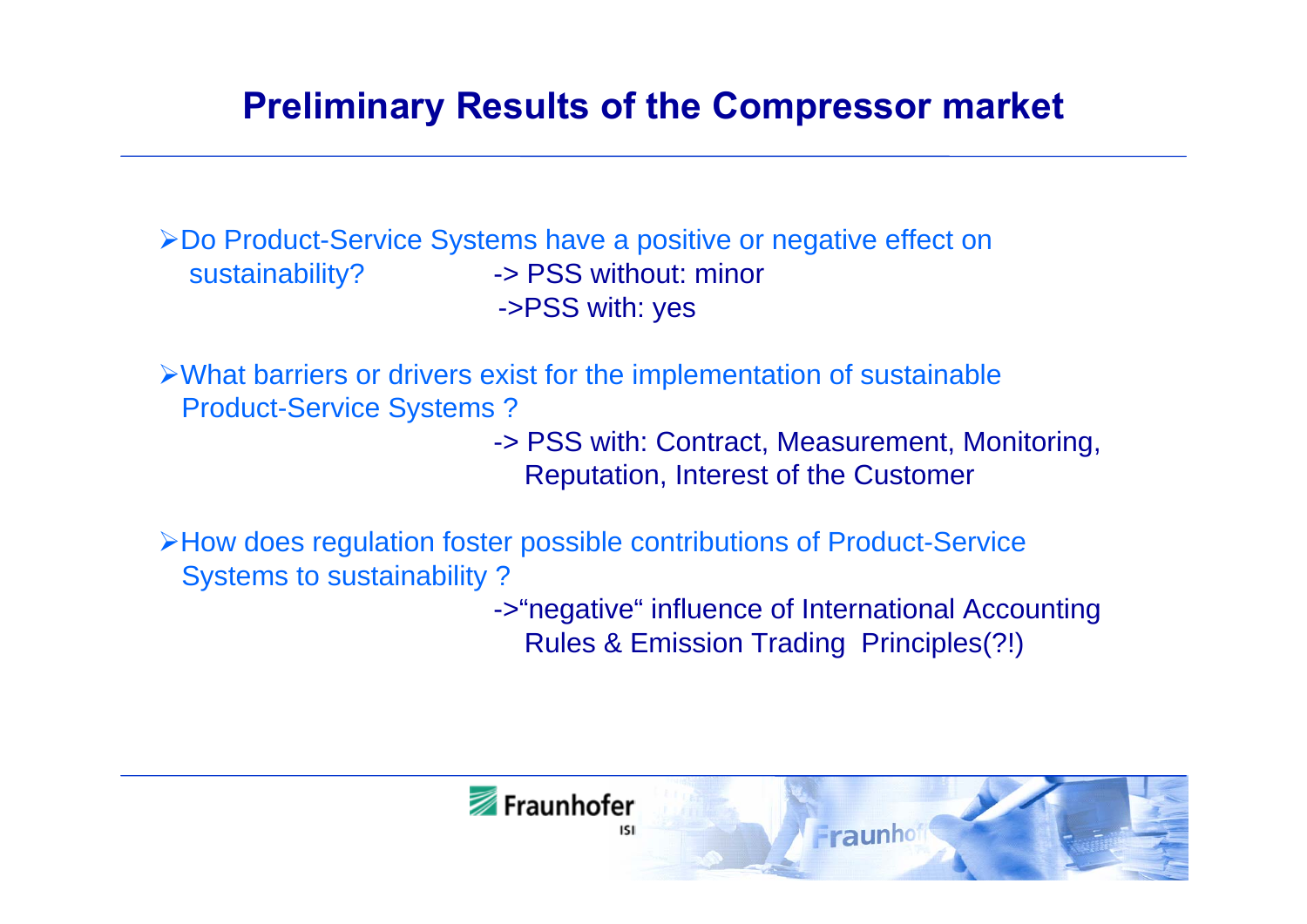### **Bibliography**

[1] Mont, O; Singhal, P.; Fadeeva, Z. (2006): "Chemical Management Services in Sweden and Europe – Lessons for the Future", Journal of Industrial Ecology, V. 10, No. 1-2, pp. 279-293.

[2] Tukker, A. (2004): "Eight Types of Product-Service Systems: Eight Ways to Sustainability? Experiences from SUSPRONET

[3] Baines, T.S., Lightfoot, H.W., Evans, S., Neely, A., Greenough, R., Peppard, J., Roy, R., Shehab, E., Braganza, A., Tiwari, A., Alcock, J.R., Angus, J.P., Bastl, M., Cousens, A., Irving, P., Johnson, M., Kingston, J., Lockett, H., Martinez, V., Michele, P., Tranfield, D., Walton, I.M., Wilson, H. (2007), "State-of-the-art in product-service systems", *Proc. IMechE*, Vol. 221 Part B: J. Engineering Manufacture, pp. 1543-1552. [4] Goedkopp, M.; van Halen, C.; te Riele, H.; Rommens, P.: (1999):"Product Service systems, Ecological and Economic Basics",pre consultants, The Netherlands.

[5] Tischner, U.; Tukker, A. (2006): Product-services as a research field: past, present and future. Reflections from a decade of research", Journal of Cleaner Production, Vol. 14, No. 17, pp. 1552-1556.

[6] Begehr, A. (2004): "Eine Analyse von Schülerpartiizipation", in: www.diss.fuberlin.de/diss/servlest/MCRFileNodeServlet/FUDISS\_derivate\_000000001675/3\_kap3.pdf?hosts*<sup>=</sup>*, last check 3.062009*,* p. 81.

[7] Compressed Air, Switzerland (2006): http://www.druckluft.ch/toolbox/toolbox.php, download 1.12.2006.

[8] Toffel, M. (2008): "Contracting for Servicizing", Unit Research Paper No. 08-063.

[9] Hockerts, K: (2000): "Property Rights as a Predictor for the Eco-Efficiency of Product-Service Systems", CBS Working Paper. Series, No.02-2008.

[10] Burr, W. (2002]:"Service Engineering bei technischen Dienstleistungen", Wiesbaden, Germany.

![](_page_11_Picture_10.jpeg)